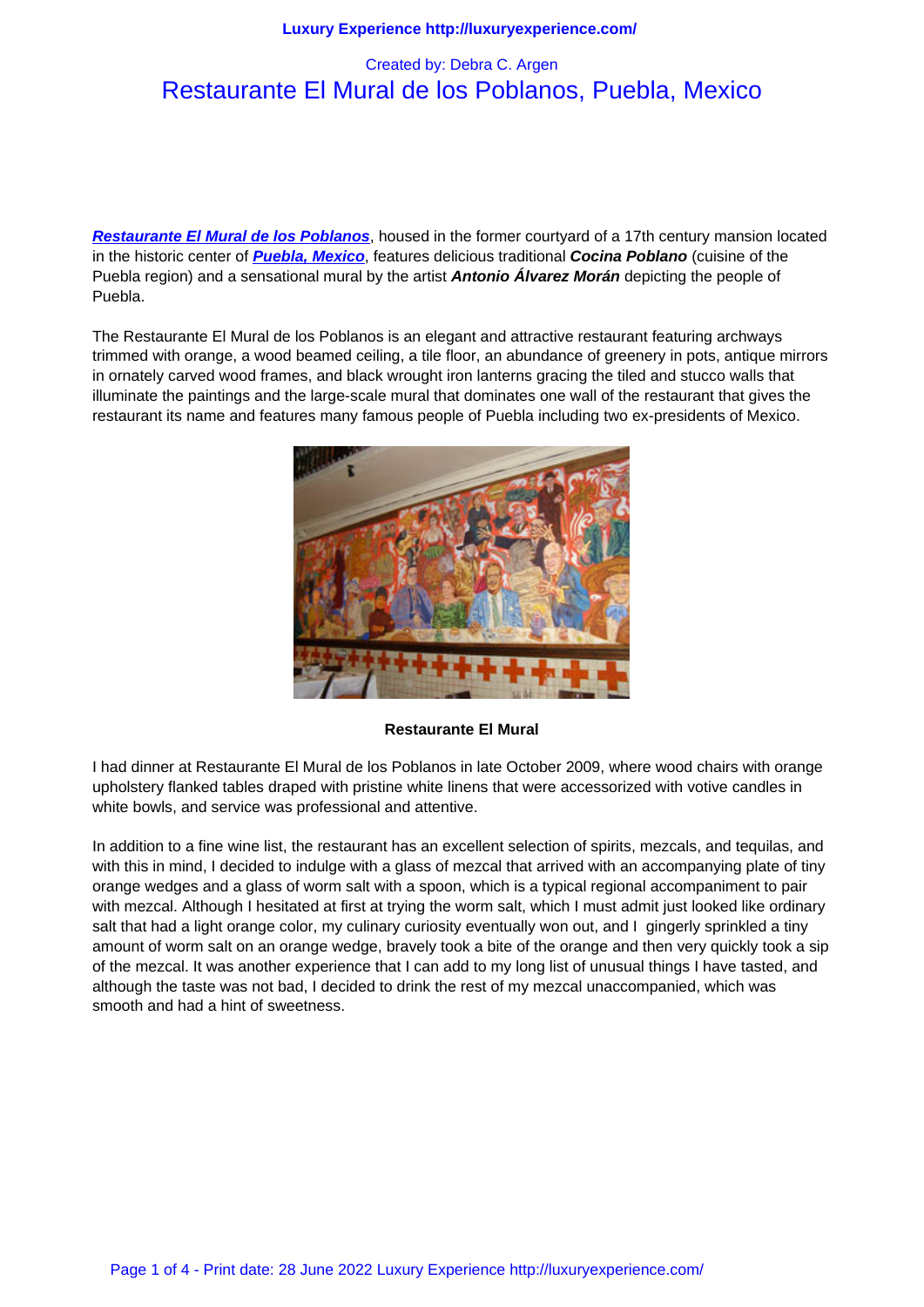## **Luxury Experience http://luxuryexperience.com/**

Created by: Debra C. Argen



#### **El Mural Restaurant**

I began with my dinner with a wonderful first course of La Ensalada de Nopales, a traditional salad that arrived as an artistic circular arrangement of sliced tomatoes, radish, green chile, grated cheese from the nearby city of Atlixco, and avocado that was drizzled with olive oil (La Ensalada de Nopales, al estilo tradicional de los mercados con jitomate, rábanos, chile verde, queso panela, aguacate, y aceite de olivo). The salad was beautifully presented and had a delicious fresh-from-the-market taste, complemented by a glass of traditional hibiscus water (Jamaica agua fresca) that was light red in color, slightly sweetened, and high in vitamin C.



## **La Ensalada de Nopales**

I continued with a second course of Los Tacos Gobernador, which were two delicious housemade corn tortillas filled with Mexican shrimp and grated cheese and accompanied by a mound of chunky guacamole garnished with julienne red peppers (Los Tacos Gobernador, deliciosas tortillas de maiz hechas a mano rellenas de camarones a la mexicana con queso gratinado), that were well paired with a glass of L.A. Cetto, Reserva Privada 2004, Estate Bottled, Nebbiolo, 14.5% alcohol, Valle de Guadalupe, Baja California, Mexico, that was a deep ruby colored bold wine that showed good structure and balanced tannins, had an aromatic nose of dark cherry, nutmeg, and cinnamon, with ripe fruit, leather, and tobacco on the palate.

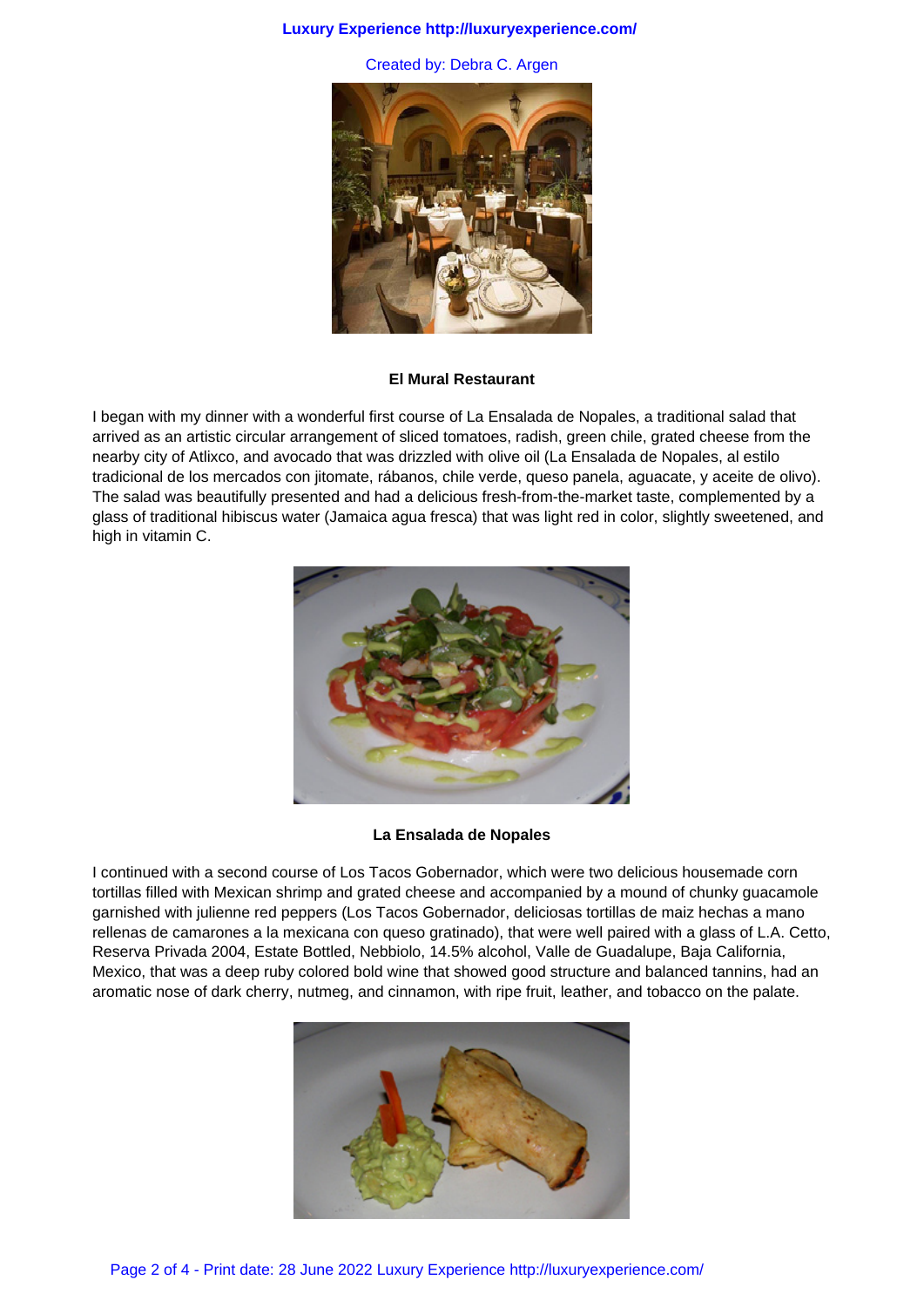# **Los Tacos Gobernador**

As a sweet finale to my **Restaurante El Mural de los Poblanos** dining experience, I had Cremita for dessert, which was a tasty custard presented in a martini glass that had hints of vanilla and cinnamon, and was dusted with cinnamon and garnished with dried fruit.



**Cremita Dessert**

**Restaurante El Mural de los Poblanos** is open for lunch and dinner from 1:00 pm until 11:00 pm.



**Restaurante El Mural de los Poblanos 16 de Septiembre 506 Centro Histórico Puebla, Puebla, Mexico Telephone:+52-222-242-0503 www.ElMuraldelosPoblanos.com**

Please read other articles on **Puebla, Mexico** in the **Destinations**, **Hotels and Resorts**, **Restaurants**, **Chefs' Recipes**, **Gastronomy**, and **Art**sections.

Read other articles on **Mexico** in the **Destinations** section: **Riviera Maya, Mexico**and **Ixtapa-Zihuatanejo, Mexico**; in the **Adventures** section: **Adventures: Maya Zip Lines [- Flying High in Rivi](luxury_lifestyles/mexico.html)[era Maya](luxury_lifestyles/mexico_restaurants.html)**, **Rio [Secreto - Explo](luxury_lifestyles/mexico_recipes.html)ring the Riviera Maya Cenotes**, **Riding ATVs in Ixtapa-Zihuatanejo, Mexico**, **Biking, Kayaking, and Snorkeling in Ixtapa-Zihuatanejo**, **Swimming with Dolphins in Ixtapa-Zihuatanejo, Mexico**, in the **Hotels and Resorts**section, in the **Spas**section, in the **[Restaurants](destinations/north_america/riviera_maya%2c_mexico.html)**sec[tion, in the](destinations/north_america/ixtapa-zihuatanejo%2c_mexico.html) **Chefs' [Recipes](destinations/north_america/ixtapa-zihuatanejo%2c_mexico.html)**section, in the **Liquor Cabi[net - Scorpion Mezcal](adventures/adventures_category/maya_zip-lines_-_flying_high_in_riviera_maya.html)**, and in the **Music Scene** section: **Paco Renteria Interview**and **[Paco Renteria - Gitanus](adventures/adventures_category/rio_secreto_-_exploring_the_riviera_maya_cenotes.html) [and Oceano](adventures/adventures_category/riding_atvs_in_ixtapa-zihuatanejo.html)**.



Consejo de Promoción Turística

For information on **Puebla,Mexico**, please visit the website: **www.VisitMexico.com**.



For information on **Mexicana Airlines**, please visit the website: **[www.Mexicana.com](http://www.visitmexico.com/)**or call them at 1-800-531-7921.

Page 3 of 4 - Print date: 28 June 2022 Luxury Experience http://luxuryexperience.com/